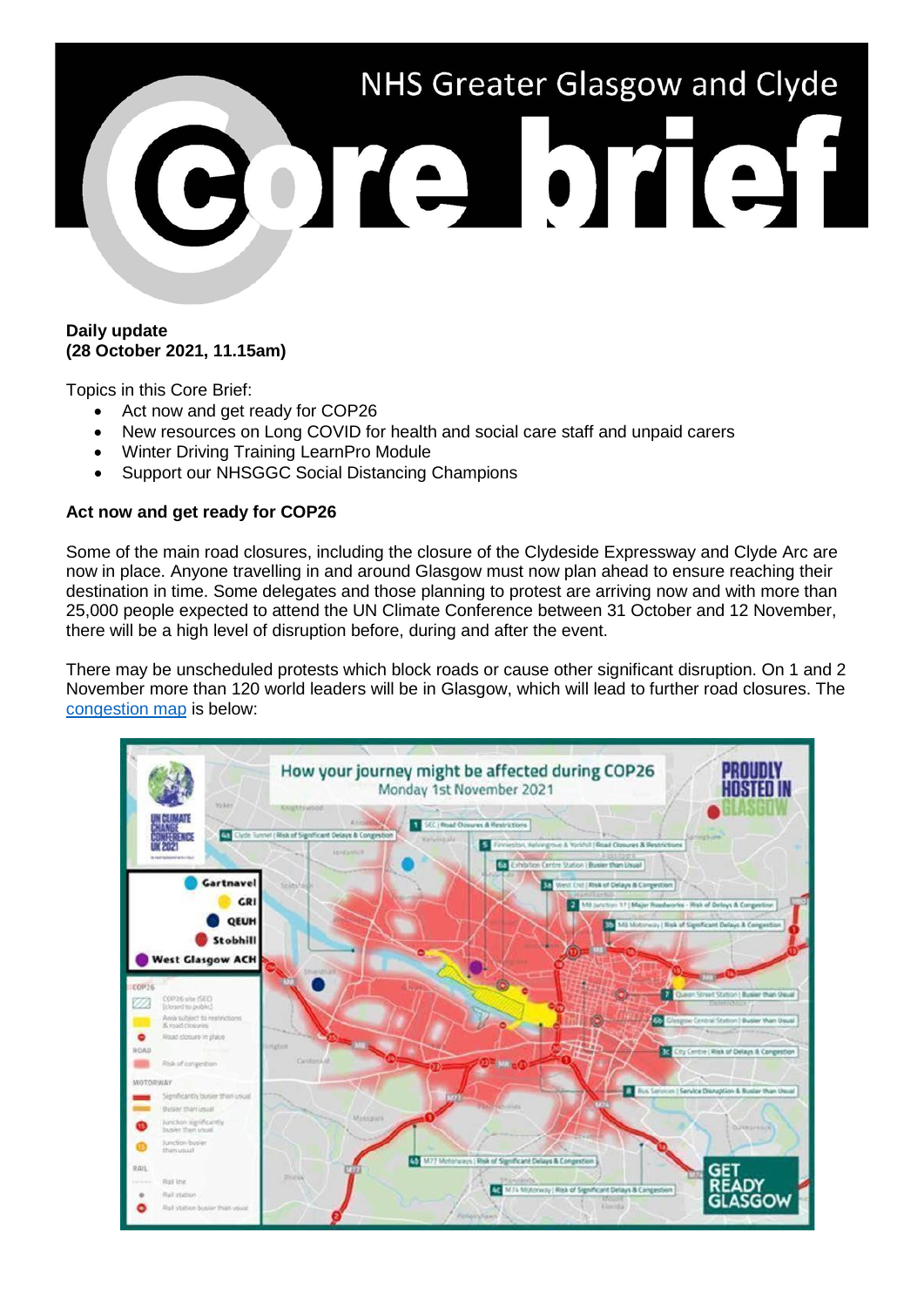You must act now to plan ahead. Watch this video that details some of the expected impacts of COP26 and how you can get ahead: (77) NHSGGC Staff - [UN Climate Change Conference \(COP26\) Travel](https://www.youtube.com/watch?v=XshPABt9qlE&t=4s)  [Information -](https://www.youtube.com/watch?v=XshPABt9qlE&t=4s) YouTube

Have you checked the staff FAQs? A number of questions which services and staff may have in relation to NHSGGC operations and how they might be impacted by COP26 have been produced. These are available at: [NHSGGC: COP26 Climate Conference.](https://www.nhsggc.org.uk/about-us/cop26-conference/staff-information/)

Remember to carry your staff ID with you at all times to access your own facility and any others you have to attend.

The shuttle buses that operate between sites are having to run a revised service during COP26 on the routes to GGH. This is to allow more time for the trips.

More information is available at: [NHSGGC : NHSGGC Staff Shuttle Bus Timetables.](https://www.nhsggc.org.uk/working-with-us/staff-communications/staff-benefits-services-travel/travel/staff-shuttle-bus/)

You can keep up to date on all COP26 arrangements by visiting: [www.getreadyglasgow.com](http://www.getreadyglasgow.com/)

For a useful round-up on COP26 disruptions on the BBC website, visit: [COP26: How are road closures](https://www.bbc.co.uk/news/uk-scotland-58809709)  [affecting Glasgow? -](https://www.bbc.co.uk/news/uk-scotland-58809709) BBC News

# **New resources on Long COVID for health and social care staff and unpaid carers**

New resources on Long COVID have been added to the National Wellbeing Hub to help everyone better understand and manage Long COVID. These include two **National** evidence-informed articles, [one aimed at managers](https://wellbeinghub.scot/resource/supporting-staff-experiencing-long-covid-information-for-managers/) providing advice on how to support staff returning to work with Long COVID. and [one aimed at people experiencing Long COVID.](https://wellbeinghub.scot/resource/long-covid/) These are supplemented by a ['Top Tip' sheet](https://wellbeinghub.scot/resource/tips-for-managing-long-covid/) with brief guidance for managing recovery from Long COVID.

In addition they have produced a series of three short videos. For these, they spoke to two professionals who have both experienced Long COVID. One video hears about [Janine's path to recovery,](https://wellbeinghub.scot/resource/path-to-recovery-janines-story/) while the other charts [Grace's return to work](https://wellbeinghub.scot/resource/long-covid-graces-journey/) and how she is managing the ongoing challenges associated with this. They also spoke to [Dr John Harden, Deputy National Clinical Director](https://wellbeinghub.scot/resource/dr-john-harden-long-covid-explained/) at the Scottish Government, who talks through what Long COVID is, what to do if you're experiencing Long COVID, and how to manage some of the more common symptoms.

# **Winter Driving Training LearnPro Module**

NHSGGC Transport team have launched a new Winter Driving Training LearnPro Module, course code GGC: 276. This module is available under the CPD element on LearnPro and will offer the learner increased knowledge and confidence on how to drive in wintery conditions.

# **Support our NHSGGC Social Distancing Champions**

Many thanks to all the Social Distancing Champions across NHSGGC. The purpose of having champions in place is to help promote good practice, and continue to raise awareness of physical distancing requirements and support staff members and where required to remind visitors/service users of the importance of adhering to current guidance.

It is important that all staff are aware that two metre physical distance still applies within our place of work and includes break areas and eating places.